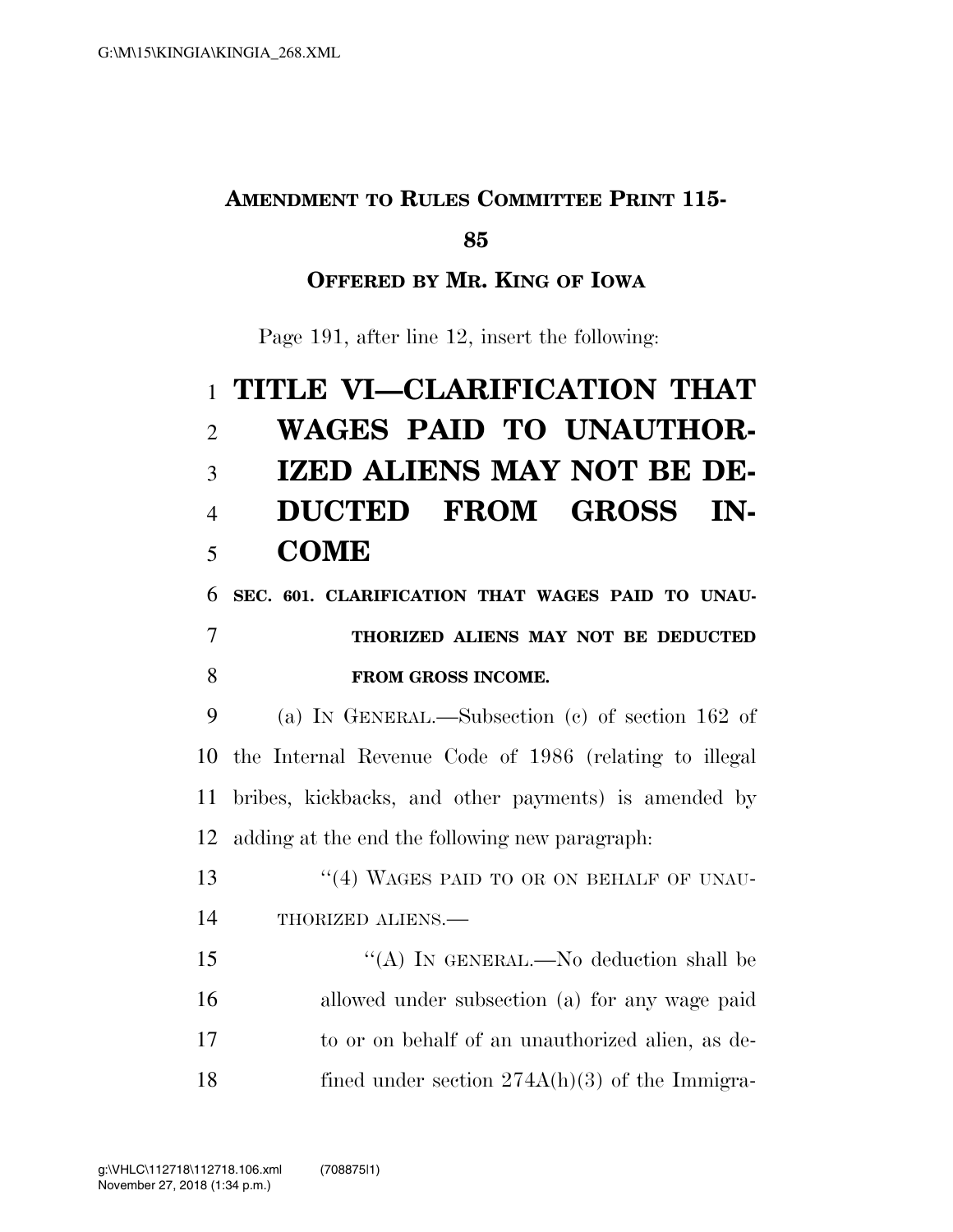| $\mathbf{1}$   | and Nationality Act (8 U.S.C.<br>tion              |
|----------------|----------------------------------------------------|
| $\overline{2}$ | $1324a(h)(3)$ ).                                   |
| 3              | "(B) WAGES.—For the purposes of this               |
| $\overline{4}$ | paragraph, the term 'wages' means all remu-        |
| 5              | neration for employment, including the cash        |
| 6              | value of all remuneration (including benefits)     |
| 7              | paid in any medium other than eash.                |
| 8              | "(C) SAFE HARBOR.—If a person or other             |
| 9              | entity is participating in the E-Verify Program    |
| 10             | described in section $403(a)$ of the Illegal Immi- |
| 11             | gration Reform and Immigrant Responsibility        |
| 12             | Act of 1996 (8 U.S.C. 1324a note) and obtains      |
| 13             | confirmation of identity and employment eligi-     |
| 14             | bility in compliance with the terms and condi-     |
| 15             | tions of the program with respect to the hiring    |
| 16             | (or recruitment or referral) of an employee,       |
| 17             | subparagraph (A) shall not apply with respect      |
| 18             | to wages paid to such employee.                    |
| 19             | "(D) BURDEN OF PROOF.—In the case of               |
| 20             | any examination of a return in connection with     |
| 21             | a deduction under this section by reason of this   |
| 22             | paragraph, the Secretary shall bear the burden     |

 of proving that wages were paid to or on behalf of an unauthorized alien.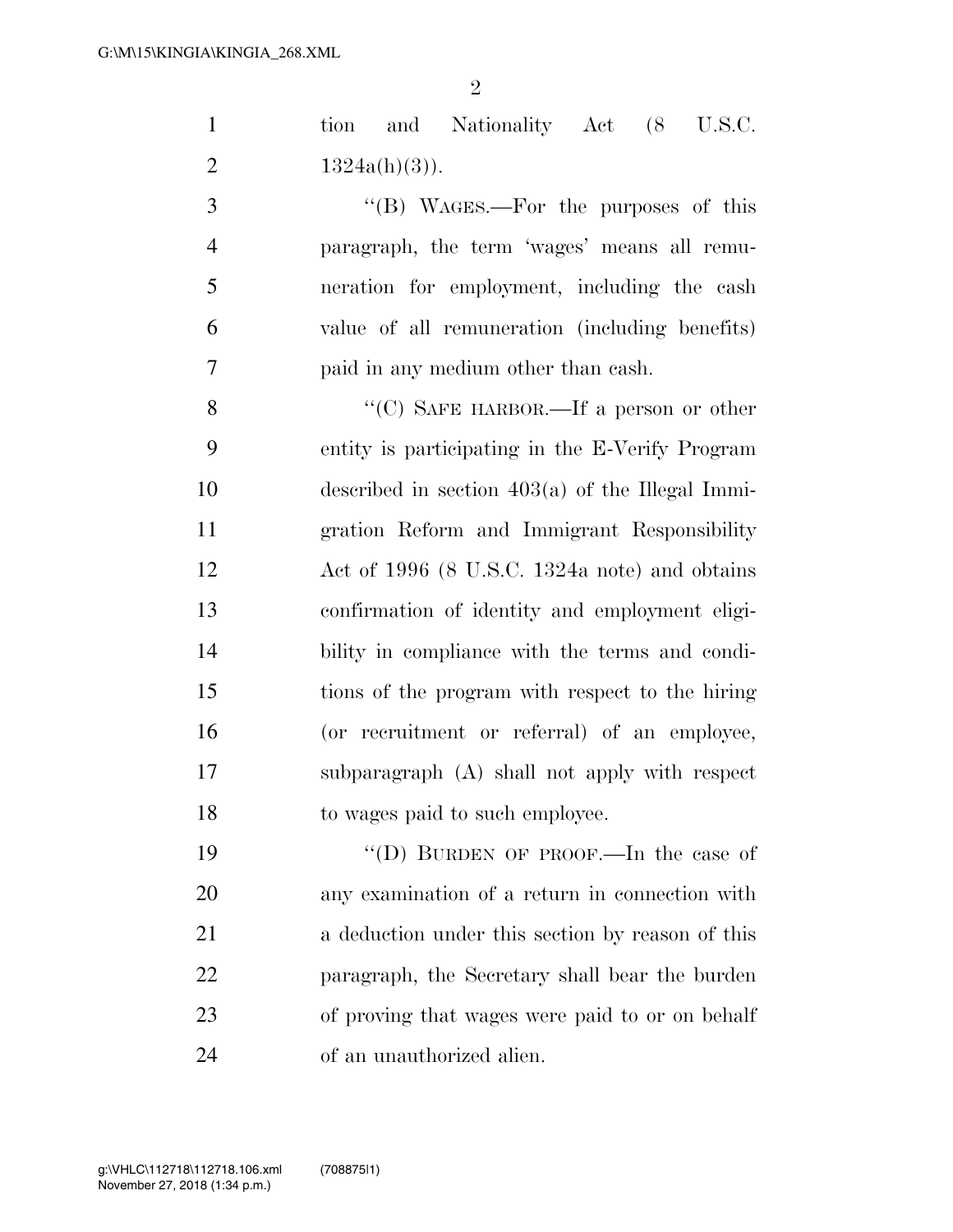1 ''(E) LIMITATION ON TAXPAYER AUDIT. The Secretary may not commence an audit or other investigation of a taxpayer solely on the basis of a deduction taken under this section by reason of this paragraph.''.

 (b) SIX-YEAR LIMITATION ON ASSESSMENT AND COLLECTION.—Subsection (c) of section 6501 of the In- ternal Revenue Code of 1986 (relating to exceptions) is amended by adding at the end the following new para-graph:

11 "(12) DEDUCTION CLAIMED FOR WAGES PAID TO UNAUTHORIZED ALIENS.—In the case of a return of tax on which a deduction is shown in violation of 14 section  $162(c)(4)$ , any tax under chapter 1 may be assessed, or a proceeding in court for the collection of such tax may be begun without assessment, at any time within 6 years after the return was filed.''. (c) USE OF DOCUMENTATION FOR ENFORCEMENT PURPOSES.—Section 274A of the Immigration and Na-tionality Act (8 U.S.C. 1324a) is amended—

21 (1) in subparagraph  $(b)(5)$ , by inserting ", sec- tion 162(c)(4) of the Internal Revenue Code of 23 1986," after "enforcement of this Act";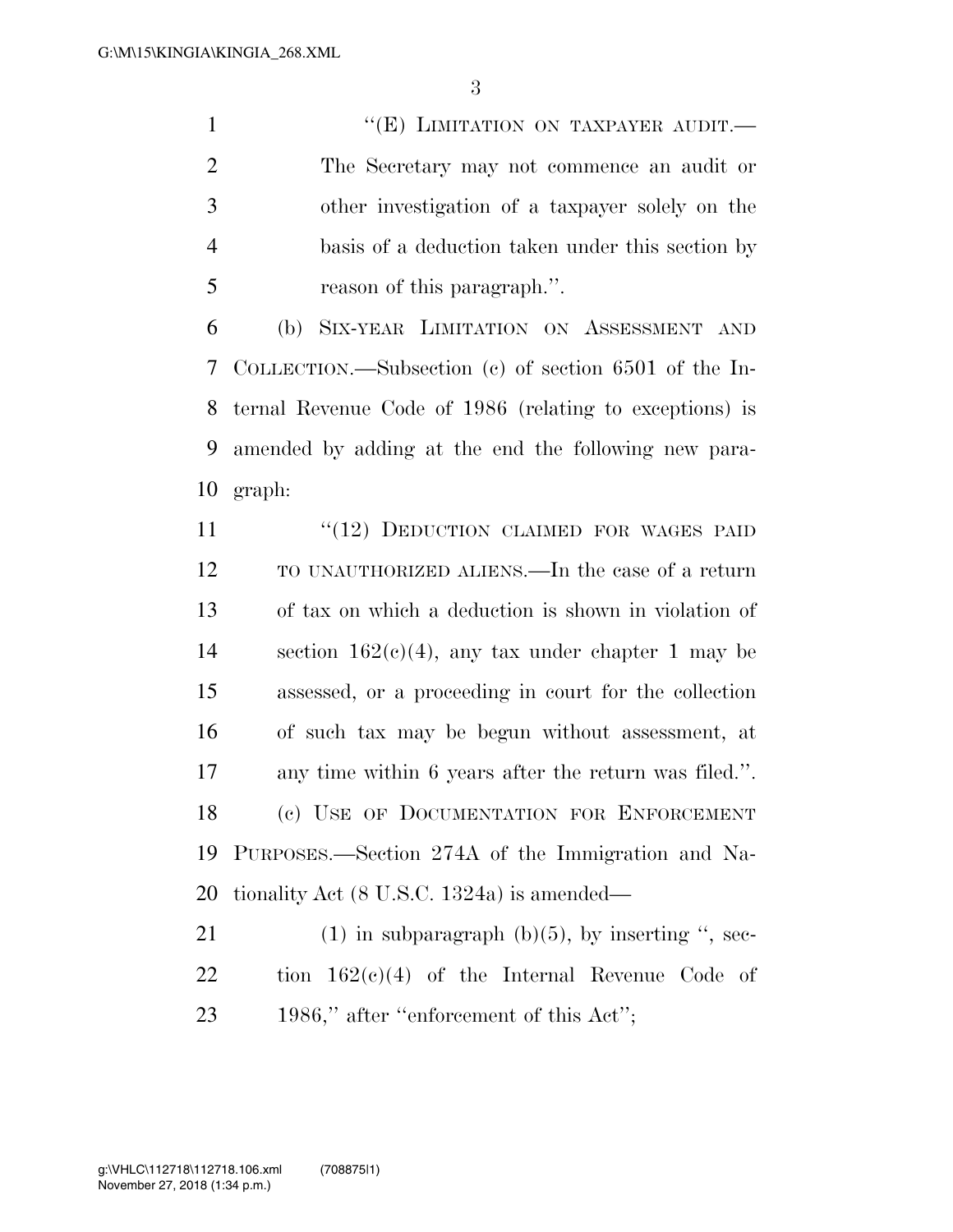| $\mathbf{1}$   | (2) in subparagraph $(d)(2)(F)$ , by inserting ",     |
|----------------|-------------------------------------------------------|
| $\overline{2}$ | section $162(c)(4)$ of the Internal Revenue Code of   |
| 3              | 1986," after "enforcement of this Act"; and           |
| $\overline{4}$ | (3) in subparagraph $(d)(2)(G)$ , by inserting        |
| 5              | "section $162(c)(4)$ of the Internal Revenue Code of  |
| 6              | 1986 or" after "or enforcement of".                   |
| 7              | (d) AVAILABILITY OF INFORMATION.—                     |
| 8              | (1) IN GENERAL.—The Commissioner of Social            |
| 9              | Security, the Secretary of the Department of Home-    |
| 10             | land Security, and the Secretary of the Treasury,     |
| 11             | shall jointly establish a program to share informa-   |
| 12             | tion among such agencies that may or could lead to    |
| 13             | the identification of unauthorized aliens (as defined |
| 14             | under section $274A(h)(3)$ of the Immigration and     |
| 15             | Nationality Act), including any no-match letter, any  |
| 16             | information in the earnings suspense file, and any    |
| 17             | information in the investigation and enforcement of   |
| 18             | section $162(c)(4)$ of the Internal Revenue Code of   |
| 19             | 1986.                                                 |
| 20             | DISCLOSURE BY SECRETARY<br>(2)<br>THE<br>OF           |
| 21             | TREASURY.                                             |
| 22             | (A) IN GENERAL.—Subsection (i) of sec-                |
| 23             | tion 6103 of the Internal Revenue Code of 1986        |
| 24             | is amended by adding at the end the following         |
| 25             | new paragraph:                                        |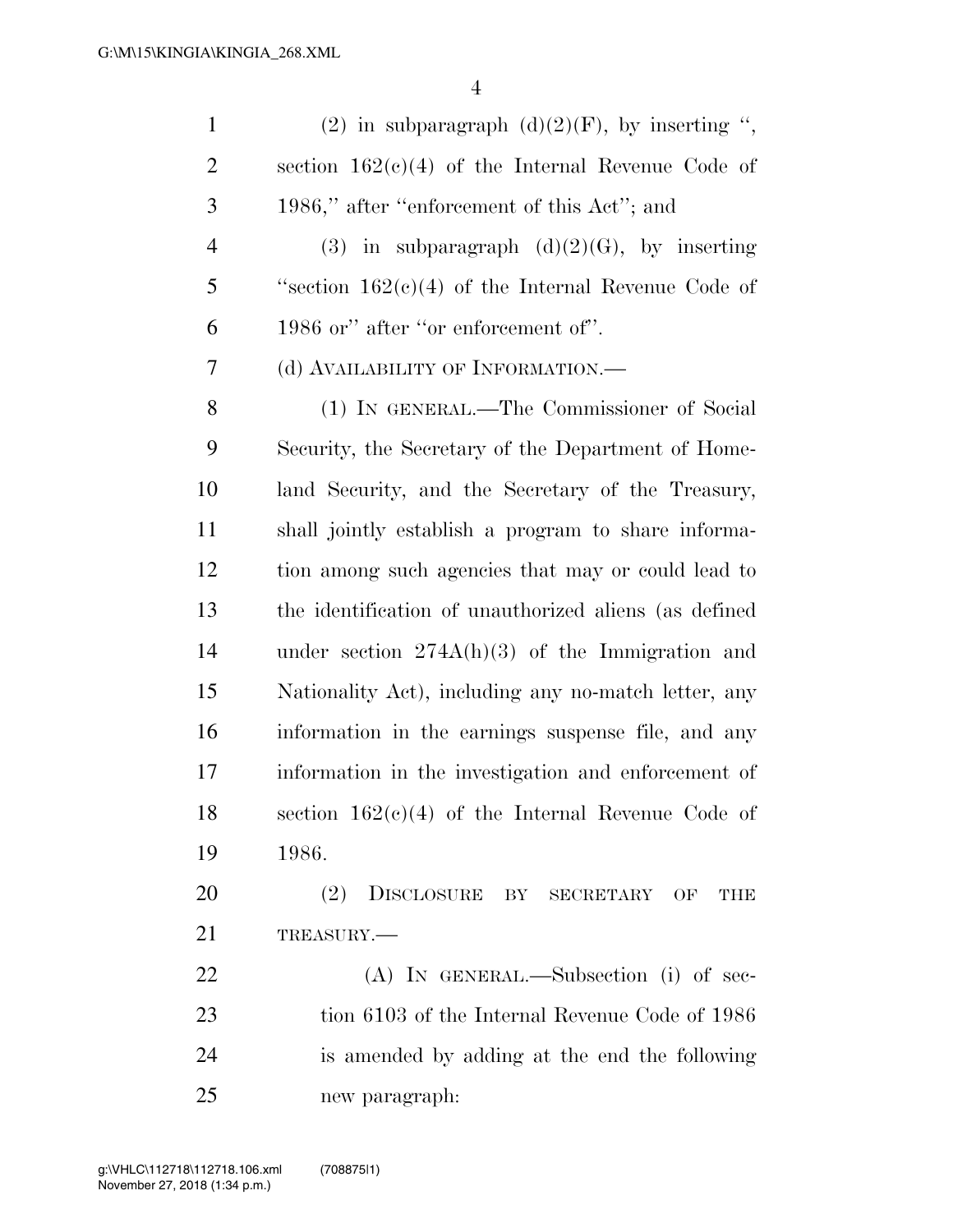| $\mathbf{1}$   | "(9) PAYMENT OF WAGES TO UNAUTHORIZED                |
|----------------|------------------------------------------------------|
| $\overline{2}$ | ALIENS.—Upon request from the Commissioner of        |
| 3              | the Social Security Administration or the Secretary  |
| $\overline{4}$ | of the Department of Homeland Security, the Sec-     |
| 5              | retary shall disclose to officers and employees of   |
| 6              | such Administration or Department-                   |
| 7              | "(A) taxpayer identity information of em-            |
| 8              | ployers who paid wages with respect to which a       |
| 9              | deduction was not allowed by reason of section       |
| 10             | $162(e)(4)$ , and                                    |
| 11             | "(B) taxpayer identity information of indi-          |
| 12             | viduals to whom such wages were paid,                |
| 13             | for purposes of carrying out any enforcement activi- |
| 14             | ties of such Administration or Department with re-   |
| 15             | spect to such employers or individuals.".".          |
| 16             | (B) RECORDKEEPING.—Paragraph (4) of                  |
| 17             | section $6103(p)$ of such Code is amended—           |
| 18             | (i) by striking $(5)$ , or $(7)$ in the              |
| 19             | matter preceding subparagraph (A) and in-            |
| 20             | serting $(5)$ , (7), or (9)", and                    |
| 21             | (ii) by striking " $(5)$ or $(7)$ " in sub-          |
| 22             | paragraph $(F)(ii)$ and inserting " $(5)$ , $(7)$ ,  |
| 23             | or $(9)$ .                                           |
| 24             | (e) EFFECTIVE DATE.-                                 |